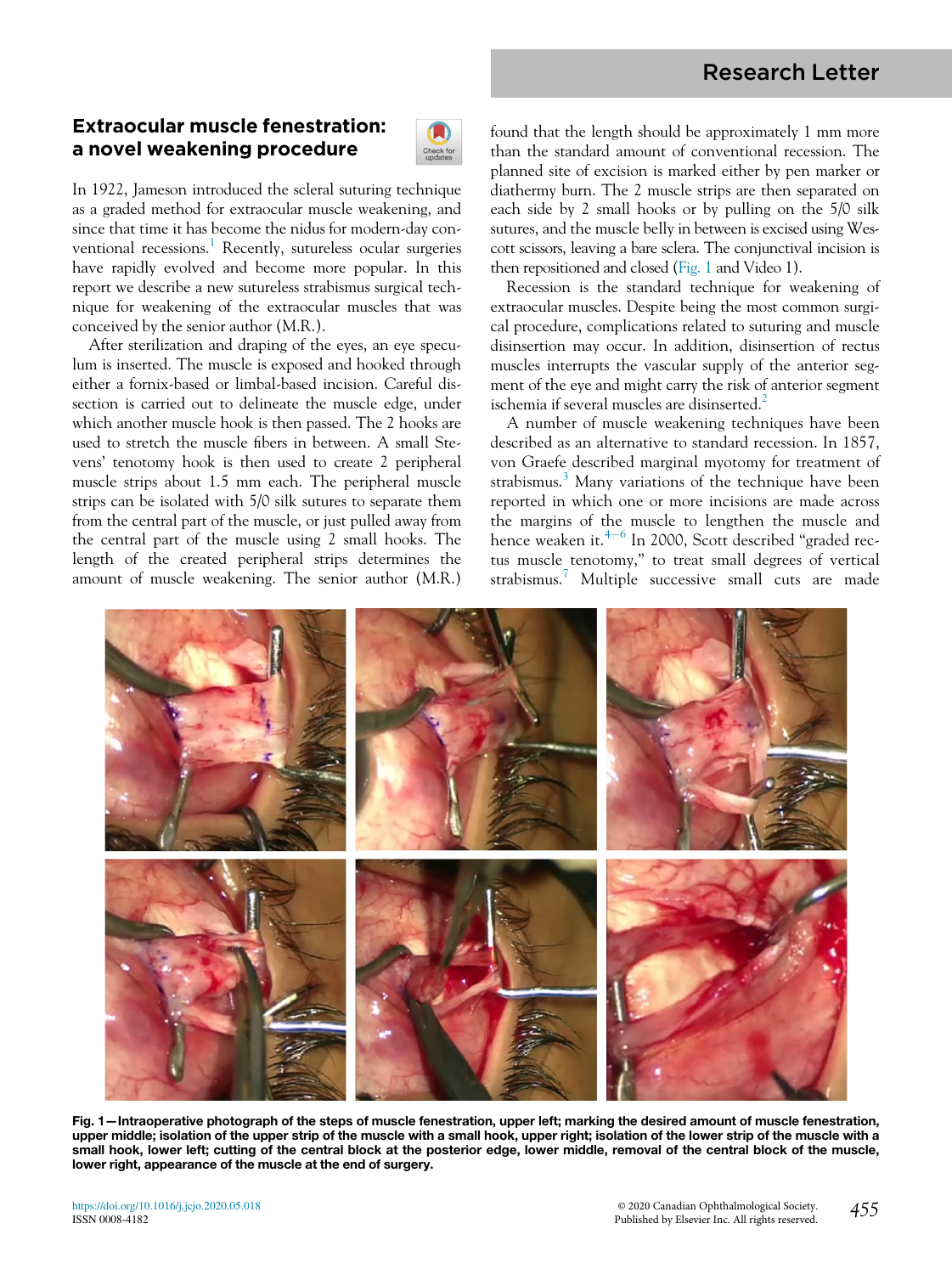<span id="page-1-0"></span>

| ravic r                                                                                                                                                                             |         |        | $-$ oluuy onaraolonsuos or pallents |                           |                                  |                        |                                             |
|-------------------------------------------------------------------------------------------------------------------------------------------------------------------------------------|---------|--------|-------------------------------------|---------------------------|----------------------------------|------------------------|---------------------------------------------|
| No.                                                                                                                                                                                 | Age (y) | Sex    | Diagnosis                           | Preoperative<br>alignment | Surgery                          | Last follow-up<br>(mo) | Postoperative alignment<br>(last follow-up) |
| $\mathbf{1}$                                                                                                                                                                        | 15      | Male   | Partially                           | Dcc: ET 25 PD             | Bilateral medial rectus muscle   | $\overline{7}$         | Dcc: Ortho                                  |
|                                                                                                                                                                                     |         |        | accommodative                       | Ncc: ET 25 PD             | fenestration 6 mm                |                        | Ncc: Ortho                                  |
|                                                                                                                                                                                     |         |        |                                     | Dsc: ET 35 PD             |                                  |                        |                                             |
|                                                                                                                                                                                     |         |        | esotropia                           |                           |                                  |                        | Dsc: E(T) 5 PD                              |
|                                                                                                                                                                                     | 17      | Female |                                     | Nsc: ET 25 PD             |                                  | $\overline{4}$         | Nsc: E(T) 5 PD                              |
| $\overline{c}$                                                                                                                                                                      |         |        | Partially                           | Dcc: ET 35 PD             | Bilateral medial rectus muscle   |                        | Dcc: Ortho                                  |
|                                                                                                                                                                                     |         |        | accommodative                       | Ncc: ET 40 PD             | fenestration 7 mm                |                        | Ncc: E(T) 5 PD                              |
|                                                                                                                                                                                     |         |        | esotropia                           | Dsc: ET 45 PD             |                                  |                        | Dsc: E(T) 10 PD                             |
|                                                                                                                                                                                     |         |        |                                     | Nsc: ET 50 PD             |                                  |                        | Nsc: E(T) 15 PD                             |
| 3                                                                                                                                                                                   | 11      | Male   | Partially                           | Dcc: ET 25 PD             | Bilateral medial rectus muscle   | $\overline{4}$         | Dcc: Ortho                                  |
|                                                                                                                                                                                     |         |        | accommodative                       | Ncc: ET 30 PD             | fenestration 5.5 mm              |                        | Ncc: Ortho                                  |
|                                                                                                                                                                                     |         |        | esotropia                           | Dsc: ET 40 PD             |                                  |                        | Dsc: E(T) 10 PD                             |
|                                                                                                                                                                                     |         |        |                                     | Nsc: ET 40 PD             |                                  |                        | Nsc: E(T) 15 PD                             |
| $\overline{4}$                                                                                                                                                                      | 9       | Female | Partially                           | Dcc: ET 20 PD             | Bilateral medial rectus muscle   | 3                      | Dcc: Ortho                                  |
|                                                                                                                                                                                     |         |        | accommodative                       | Ncc: ET 25 PD             | fenestration 5.5 mm              |                        | $Ncc: E(T)$ 8 PD                            |
|                                                                                                                                                                                     |         |        | esotropia                           | Dsc: ET 40 PD             |                                  |                        | Dsc: E(T) 15 PD                             |
|                                                                                                                                                                                     |         |        |                                     | Nsc: ET 45 PD             |                                  |                        | Nsc: ET 20 PD                               |
| 5                                                                                                                                                                                   | 10      | Male   | Partially                           | Dcc: ET 25 PD             | Bilateral medial rectus muscle   | 3                      | Dcc: Ortho                                  |
|                                                                                                                                                                                     |         |        | accommodative                       | Ncc: ET 35 PD             | fenestration 6.5 mm              |                        | Ncc: Ortho                                  |
|                                                                                                                                                                                     |         |        | esotropia                           | Dsc: ET 40 PD             |                                  |                        | Dsc: E(T) 15 PD                             |
|                                                                                                                                                                                     |         |        |                                     | Nsc: ET 45 PD             |                                  |                        | Nsc: ET 15 PD                               |
| 6                                                                                                                                                                                   | 8       | Female | Partially                           | Dcc: ET 25 PD             | Bilateral medial rectus muscle   | 3                      | Dcc: Ortho                                  |
|                                                                                                                                                                                     |         |        | accommodative                       |                           |                                  |                        | Ncc: Ortho                                  |
|                                                                                                                                                                                     |         |        |                                     | Ncc: ET 30 PD             | fenestration 6 mm                |                        |                                             |
|                                                                                                                                                                                     |         |        | esotropia                           | Dsc: ET 45 PD             |                                  |                        | Dsc: E(T) 10 PD                             |
|                                                                                                                                                                                     |         |        |                                     | Nsc: ET 45 PD             |                                  |                        | Nsc: E(T) 10 PD                             |
| $\overline{7}$                                                                                                                                                                      | 12      | Female | Partially                           | Dcc: ET 30 PD             | Bilateral medial rectus muscle   | $\overline{4}$         | Dcc: Ortho                                  |
|                                                                                                                                                                                     |         |        | accommodative                       | Ncc: ET 35 PD             | fenestration 6.5 mm              |                        | Ncc: $E$ 5                                  |
|                                                                                                                                                                                     |         |        | esotropia                           | Dsc: ET 40 PD             |                                  |                        | Dsc: E(T) 10 PD                             |
|                                                                                                                                                                                     |         |        |                                     | Nsc: ET 40 PD             |                                  |                        | Nsc: E(T) 10 PD                             |
| 8                                                                                                                                                                                   | 20      | Male   | Sensory esotropia                   | Dsc: ET 30 PD             | Bilateral medial rectus muscle   | 4                      | Dsc: Ortho                                  |
|                                                                                                                                                                                     |         |        |                                     | Nsc: ET 30 PD             | fenestration 5.5 mm              |                        | Ncc: Ortho                                  |
| 9                                                                                                                                                                                   | 28      | Female | Sensory esotropia                   | Dsc: ET 40 PD             | Bilateral medial rectus muscle   | $\overline{2}$         | Dsc: ET 10 PO                               |
|                                                                                                                                                                                     |         |        |                                     | Nsc: ET 40 PD             | fenestration 6.5 mm              |                        | Ncc: ET 10 PD                               |
|                                                                                                                                                                                     | 20      | Male   |                                     | Dcc: ET 35 PD             | Bilateral medial rectus muscle   | $\overline{4}$         | Dcc: Ortho                                  |
| 10                                                                                                                                                                                  |         |        | Sensory esotropia                   |                           |                                  |                        |                                             |
|                                                                                                                                                                                     |         |        |                                     | Ncc: ET 35 PD             | fenestration 6.0 mm              |                        | Ncc: ET 10 PD                               |
|                                                                                                                                                                                     |         |        |                                     | Dsc: ET 35 PD             |                                  |                        | Dsc: Ortho                                  |
|                                                                                                                                                                                     |         |        |                                     | Nsc: ET 35 PD             |                                  |                        | Ncc: ET 8 PD                                |
| 11                                                                                                                                                                                  | 20      | Male   | Acquired                            | Dcc: ET 25 PD             | Bilateral medial rectus muscle   | $\overline{4}$         | Dcc: ET 5 PD                                |
|                                                                                                                                                                                     |         |        | nonaccommodative                    | Ncc: ET 25 PD             | fenestration 5.0 mm              |                        | Ncc: ET 8 PD                                |
|                                                                                                                                                                                     |         |        | esotropia                           | Dsc: ET 25 PD             |                                  |                        | Dsc: ET 5 PD                                |
|                                                                                                                                                                                     |         |        |                                     | Nsc: ET 25 PD             |                                  |                        | Ncc: ET 10 PD                               |
| 12                                                                                                                                                                                  | 19      | Male   | Acquired                            | Dcc: ET 25 PD             | Bilateral medial rectus muscle   | $\overline{2}$         | Dcc: Ortho                                  |
|                                                                                                                                                                                     |         |        | nonaccommodative                    | Ncc: ET 25 PD             | fenestration 5.0 mm              |                        | Ncc: E(T) 5 PD                              |
|                                                                                                                                                                                     |         |        | esotropia                           | Dsc: ET 25 PD             |                                  |                        | Dsc: ET 5 PD                                |
|                                                                                                                                                                                     |         |        |                                     | Nsc: ET 25 PD             |                                  |                        | Ncc: ET 5 PD                                |
| 13                                                                                                                                                                                  | 14      | Female | Acquired                            | Dcc: ET 30 PD             | Bilateral medial rectus muscle   | 5                      | Dcc: Ortho                                  |
|                                                                                                                                                                                     |         |        | nonaccommodative                    | Ncc: ET 30 PD             | fenestration 5.5 mm              |                        | Ncc: Ortho                                  |
|                                                                                                                                                                                     |         |        | esotropia                           | Dsc: ET 30 PD             |                                  |                        | Dsc: Ortho                                  |
|                                                                                                                                                                                     |         |        |                                     | Nsc: ET 30 PD             |                                  |                        | Ncc: Ortho                                  |
|                                                                                                                                                                                     | 28      |        |                                     |                           | Bilateral lateral rectus muscle  | $\overline{2}$         |                                             |
| 14                                                                                                                                                                                  |         | Female | Sensory exotropia                   | Dsc: XT 30 PD             |                                  |                        | Dsc: XT 8 PO                                |
|                                                                                                                                                                                     |         |        |                                     | Nsc: XT 30 PD             | fenestration 8.0 mm              |                        | Ncc: XT 8 PD                                |
| 15                                                                                                                                                                                  | 20      | Male   | Sensory exotropia                   | Dsc: XT 35 PD             | Bilateral lateral rectus muscle  | $\overline{c}$         | Dsc: XT 15 PO                               |
|                                                                                                                                                                                     |         |        |                                     | Nsc: XT 35 PD             | fenestration 8.5 mm              |                        | Ncc: XT 15 PD                               |
| 16                                                                                                                                                                                  | 15      | Female | Intermittent exotropia              | Dcc: X(T) 25 PD           | Bilateral lateral rectus muscle  | $\overline{c}$         | Dcc: X(T) 15 PD                             |
|                                                                                                                                                                                     |         |        |                                     | Ncc: X(T) 25 PD           | fenestration 7.0 mm              |                        | Ncc: X(T) 10 PD                             |
|                                                                                                                                                                                     |         |        |                                     | Dsc: X(T) 25 PD           |                                  |                        | Dsc: X(T) 15 PO                             |
|                                                                                                                                                                                     |         |        |                                     | Nsc: X(T) 25 PD           |                                  |                        | Ncc: X(T) 10 PD                             |
| 17                                                                                                                                                                                  | 12      | Female | Intermittent exotropia              | Dcc: X(T) 25 PD           | Bilateral lateral rectus muscle  | 3                      | Dcc: X(T) 8 PD                              |
|                                                                                                                                                                                     |         |        |                                     | Ncc: X(T) 25 PD           | fenestration 7.0 mm              |                        | $Ncc: X(T)$ 6 PD                            |
|                                                                                                                                                                                     |         |        |                                     | Dsc: X(T) 25 PD           |                                  |                        | Dsc: X(T) 8 PO                              |
|                                                                                                                                                                                     |         |        |                                     | Nsc: X(T) 25 PD           |                                  |                        | Ncc: X(T) 6 PD                              |
| 18                                                                                                                                                                                  | 10      | Male   | Intermittent exotropia              | Dcc: X(T) 20 PD           | Bilateral lateral rectus muscle  | $\overline{2}$         | Dcc: $X(T)$ 5 PD                            |
|                                                                                                                                                                                     |         |        |                                     | Ncc: X(T) 20 PD           | fenestration 6.0 mm              |                        | Ncc: X(T) 5 PD                              |
|                                                                                                                                                                                     |         |        |                                     | Dsc: X(T) 20 PD           |                                  |                        | $Dsc: X(T)$ 8 PO                            |
|                                                                                                                                                                                     |         |        |                                     | Nsc: X(T) 20 PD           |                                  |                        | Ncc: X(T) 5 PD                              |
| 19                                                                                                                                                                                  | 12      | Male   | <b>Bilateral dissociated</b>        | <b>RH(T) 15 PD</b>        | <b>Bilateral superior rectus</b> | 3                      | $RH(T)$ 4 PD                                |
|                                                                                                                                                                                     |         |        |                                     |                           |                                  |                        |                                             |
|                                                                                                                                                                                     |         |        | vertical deviation                  | $LH(T)$ 15 PD             | muscle fenestration 7.5 mm       |                        | $LH(T)$ 6 PD                                |
| 20                                                                                                                                                                                  | 23      | Feale  | Left dissociated                    | $LH(T)$ 15 PD             | Left superior rectus muscle      | $\overline{c}$         | Ortho                                       |
|                                                                                                                                                                                     |         |        | vertical deviation                  |                           | fenestration 7.5 mm              |                        |                                             |
| 21                                                                                                                                                                                  | 21      | Female | Left dissociated                    | $LH(T)$ 15 PD             | Left superior rectus muscle      | 3                      | $LH(T)$ 4 PD                                |
|                                                                                                                                                                                     |         |        | vertical deviation                  |                           | fenestration 7.5 mm              |                        |                                             |
| Dcc, distance angle with correction; Dsc, distance angle without correction; E, esophoria; ET, constant esotropia; E(T), intermittent esotropia; LH(T), intermittent left hypertro- |         |        |                                     |                           |                                  |                        |                                             |

Dcc, distance angle with correction; Dsc, distance angle without correction; E, esophoria; ET, constant esotropia; E(T), intermittent esotropia; LH(T), intermittent left hypertro-<br>pia; Ncc, near angle with correction; Nsc,